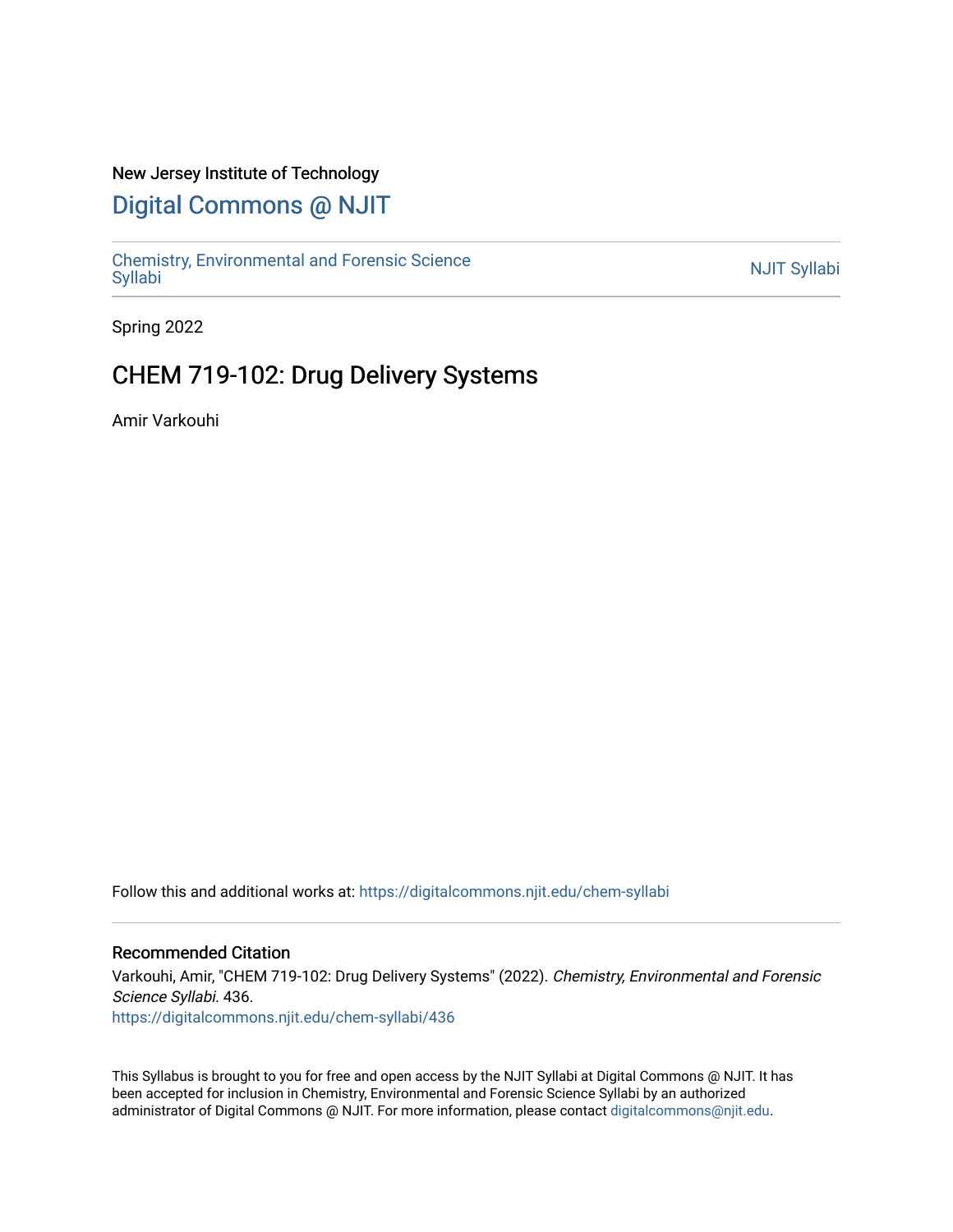

## The Department of Chemistry and Environmental Science

## **CHEM 719-Drug Delivery Systems** *Spring 2022 Course Syllabus*

#### **NJIT [Academic](https://www.njit.edu/policies/sites/policies/files/academic-integrity-code.pdf) Integrity Code**:

The shift to remote and converged teaching due to the COVID-19 pandemic has required that both instructors and students make changes to their normal working protocols for courses. Students are asked to practice extra care and attention in regard to academic honesty, with the understanding that all cases of plagiarism, cheating, multiple submission, and unauthorized collaboration are subject to penalty. Students must properly cite and attribute all sources used for papers and assignments. Students may not collaborate on exams or assignments, directly or through virtual consultation, unless the instructor gives specific permission to do so. Posting an exam, assignment, or answers to them on an online forum (before, during, or after the due date), in addition to consulting posted materials, constitutes a violation of the university's Honesty policy. Likewise, unauthorized use of live assistance websites, including seeking "expert" help for specific questions during an exam, can be construed as a violation of the honesty policy.

All Students should be aware that the Department of Chemistry & Environmental Science (CES) takes the University Code on Academic Integrity at NJIT very seriously and enforces it strictly. This means that there must not be any forms of plagiarism, i.e., copying of homework, class projects, or lab assignments, or any form of cheating in quizzes and exams. Under the University Code on Academic Integrity, students are obligated to report any such activities to the Instructor.

#### **COURSE INFORMATION**

This course emphasizes the importance of effective drug delivery to achieve specific therapeutic outcomes. Students will learn current trends in research on the design of drug delivery systems to release drug content in a controllable and targeted manner. This course focuses on disease-based targeting, organ-bases targeting, cell- and cell organelle-based targeting, physiochemical approaches for targeting, carrier-based approaches for delivery, characterization techniques, nanotoxicology and regulatory issues.

## **Instructor:**

Prof. Amir K. Varkouhi 126 York Center 973-596-8467 (office) [Amir.k.varkouhi@njit.edu](mailto:Amir.k.varkouhi@njit.edu)

#### **Required Reading**

**Suggested Text Books (Not required - for your reference only)**  Drug [delivery : fundamentals & applications](https://primo.njit.edu/discovery/fulldisplay?docid=alma994520293405196&context=L&vid=01NJIT_INST:NJIT&lang=en&search_scope=MyInst_and_CI&adaptor=Local%20Search%20Engine&tab=Everything&query=any%2Ccontains%2CDrug%20delivery%20%3A%20fundamentals%20%26%20applications)

Hillery, Anya M.; Park, Kinam ISBN: 978-1-4822-1771-1

#### **Term Paper**

Students are responsible for submitting/presenting the term paper on or before the due date. Extenuating circumstances due to an emergency will only be considered at the discretion of the instructors with proper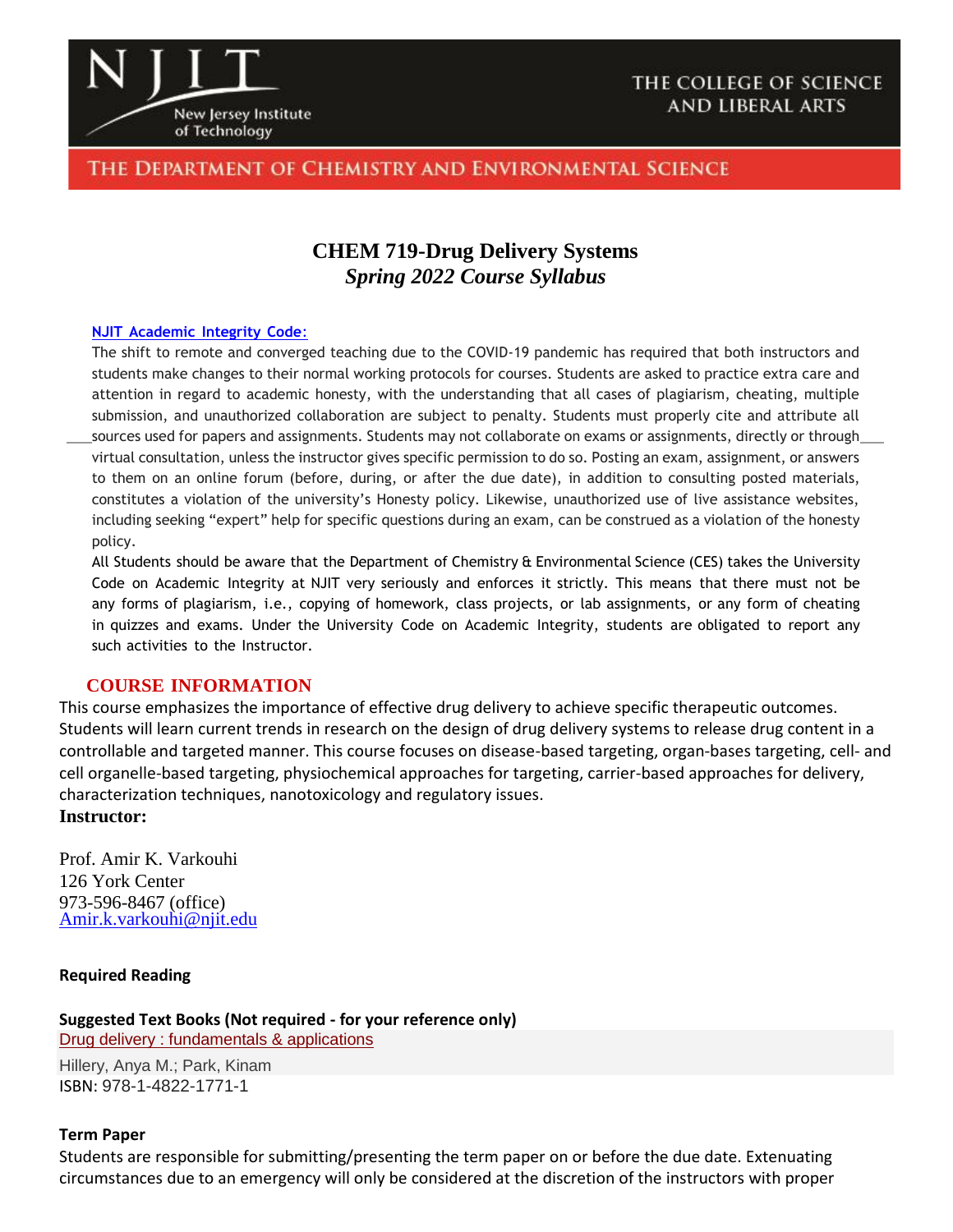documentation. The paper must be 4-6 pages in length, double spaced, excluding references, tables, figures, etc, and must be formatted according to the 6th Ed. American Psychological Association (APA) format. 6th edition APA Style Format can be found at:

http://owl.english.purdue.edu/owl/resource/560/02/ .

The term paper will be written and presented by students. Any form of plagiarism will result in a failing grade on the paper and the violation will be reported to the department.

**Number of Credits**: 3

#### **POLICIES**

**All CES students must familiarize themselves with, and adhere to, all** official university-wide student policies. CES takes these policies very seriously and enforces them strictly.

**Grading Policy**: The final grade in this course will be determined as follows:

| <b>Homework</b>             | As extra score |
|-----------------------------|----------------|
| Quizzes                     | As extra score |
| Midterm Exam                | 35%            |
| <b>Final Exam</b>           | 35%            |
| Term paper and presentation | 30%            |

Your final letter grade in this course will be based on the following tentative curve:

| A    |  |  |
|------|--|--|
| $B+$ |  |  |
| В    |  |  |
| C.   |  |  |

**Attendance Policy**: Attendance at classes will be recorded and is **mandatory**. Each class is a learning experience that cannot be replicated through simply "getting the notes."

**Homework Policy**: Homework is an expectation of the course. The homework problems set by the instructor are to be handed in for grading and will be used in the determination of the final letter grade as described above.

**Exams**: There will be two midterm exams held in class during the semester and one comprehensive final exam. The following exam periods are tentative and therefore possibly subject to change:

| Midterm Exam I          | 23 February |
|-------------------------|-------------|
| Term paper presentation | 20-27 April |
| Final Exam              | 11 May      |

The final exam will test your knowledge of all the course material taught in the entire course.

**Makeup Exam Policy**: There will normally be **NO MAKE-UP QUIZZES OR EXAMS** during the semester. In the event that a student has a legitimate reason for missing a quiz or exam, the student should contact the Dean of Students office and present written verifiable proof of the reason for missing the exam, e.g., a doctor's note, police report, court notice, etc. clearly stating the date AND time of the mitigating problem. The student must also notify the CES Department Office/Instructor that the exam will be missed so that appropriate steps can be taken to make up the grade.